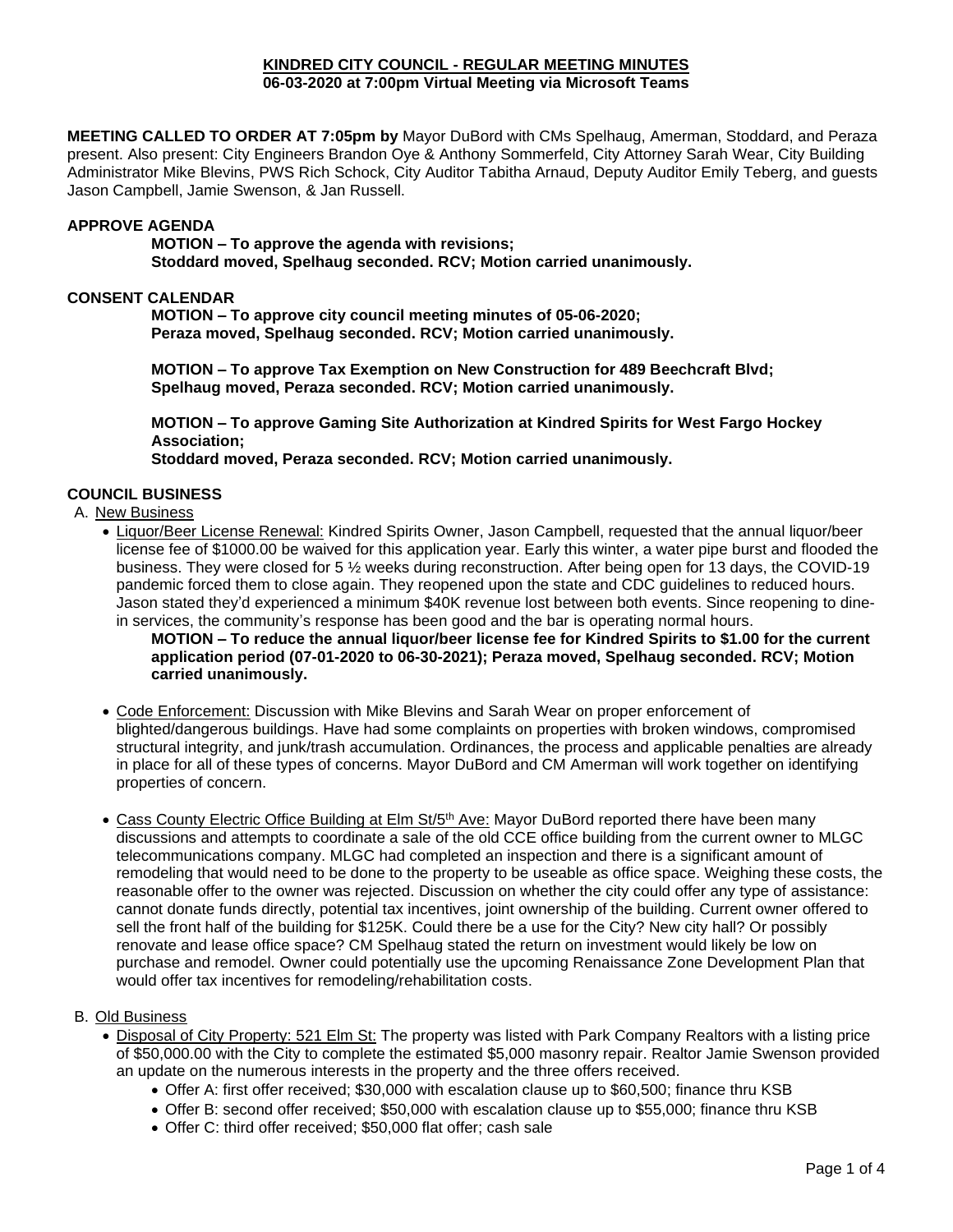All three parties agreed to have the City complete the masonry repairs. Once an offer is accepted and signed, buyers have a 14-day business inspection period to thoroughly inspect the property. Buyer can renegotiate or back out of purchase if inspection results in unwanted issues.

**MOTION – To approve the sale of real property located at 521 Elm St, Kindred, ND for the price of \$55,500.00 to the highest bidder (Offer A), authorizing the Mayor and City Auditor to complete the transaction;**

**Peraza moved, Amerman seconded. RCV; Motion carried unanimously.**

• Downtown Zoning: Mayor DuBord opened the Public Hearing for the rezone of 400-500 Blocks of Elm St between 4th Ave and the truck route. Discussion and review of properties. Mayor DuBord closed the public hearing.

**MOTION – To approve the rezone of listed properties from General Commercial to Downtown District and approve the 1st reading of ordinance 2020-82; Spelhaug moved, Peraza seconded. RCV; Motion carried unanimously.**

• COVID-19 Response: City Hall is still open by appointment only. Memorial Building reservation has been cancelling as users are physically distancing. Discussion on opening MB restrooms for outside entry for the summer public use. Typically have this available from Memorial Day to Labor Day. Will go ahead with opening them and post signage to remind users of proper handwashing and physical distancing. Discussed the FFCRA (Families First Coronavirus Response Act) that was signed into federal law on March 18, 2020. This policy assists employees who are directly affected by the COVID-19 pandemic with emergency paid

sick leave and expanded FMLA leave. **MOTION – To adopt the FFCRA policy amendment; Amerman moved, Peraza seconded. RCV; Motion carried unanimously.**

- C. Planning & Zoning: Current building permit report provided.
- D. Pool: Kindred Park Board has been following all the health and safety guidelines and have decided to move forward with opening the pool. Capacity will be monitored/limited and safety measures will be implemented. Younger swimming lessons have been cancelled, but Levels 3-6 are still available, and swimming passes can still be purchased. Reviewed updated annual pool sublease agreement.

**MOTION – To approve the 2020 pool sublease agreement with Kindred Park Board; Amerman moved, Peraza seconded. RCV; Motion carried unanimously.**

E. Police: Deputy Beckius was unable to attend the meeting but provided the May 2020 report with 31 calls for service, as follows: 5-medical; 4-animal calls; 8-public assist; 1-suspicious; 1-fire assist; 1-disturbance; 1-burglary; 4-traffic complaint; 1-domestic; 2-alarm; 2-theft; 1-harassment.

# F. Engineering:

• **Wastewater Treatment Improvements; Sewer Improvement District 2019-1:** Offer made to property owner for expansion on current site has stalled; the property has belonged to the owner's family since they homesteaded in this area and they also see some potential for housing/commercial development along the County Highway 15 corridor. They have asked the City to evaluate alternate out-of-town options for a new lagoon site. Discussion on Moore's high-level cost estimate of best case scenario for Phase 1 and 2 of the potential project. Site options are available on both the west and east sides of town; eastward direction will need to contend with airport/runway restrictions, while both directions will require larger property purchase and land easements, as well as redirecting and constructing new force mains. CM Stoddard asked if the city's infrastructure is capable of sustaining 120-200 rooftops? Moore stated the preliminary study looks good and the system would be capable with both phases of upgrades. CM Peraza asked how much the city has already invested with Moore on the existing plan? Brandon said it is about \$200K currently. CM Amerman asked how it would be best to pay for the project? Discussed utility base rates as it is a utility service provided, or possibly budgeting general fund dollars or sales tax revenues to offset some of the cost. CM Spelhaug stated that the PW committee has a conference call with USACE regarding the funding the city had received: the city has no restraints on timing to use those funds, they are earmarked for Kindred so the funds will not be lost if the project is delayed. USACE also said that changing the project location is not a problem, they would just need to be involved with approving any new project plans and ensuring the environmental studies are completed for the new location. PWS Rich stated that the current lagoon is requiring discharge 1-2 times each month as the capacity of the current structure is maxed out. If site is further out-of-town, there would likely be additional expenses for monitoring. Is the land developable at the current site location with the floodplain and location next to the Sheyenne River? Brandon stated a berm/dike would need to be constructed around the development.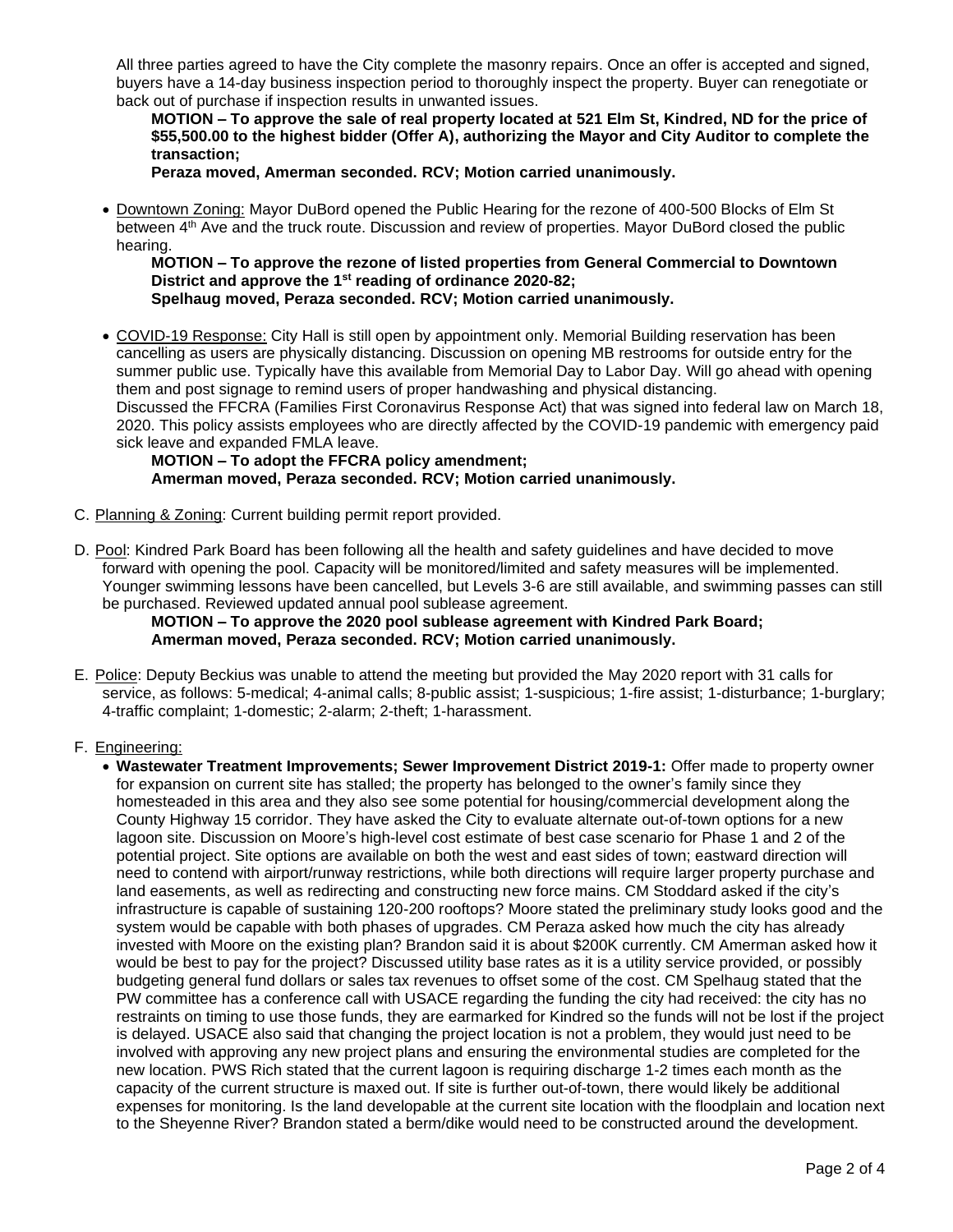**MOTION, passed – To approve moving forward with further study on an out-of-town lagoon option (Eastward & Westward);**

**Stoddard moved, Amerman seconded. RCV; Motion carried unanimously.**

• **Newport Ridge Phase 4; Improvement District 2020-1 & Water Looping Project 2020-2:** All underground work is complete except storm leads to catch basins; letting trench backfill settle approx. one month. Moore is evaluating a change proposal from KPH regrading additional effort to install underground pipe due to wet soil conditions.

**MOTION, passed – To approve Contractor's Application for payment No. 1 with deduction of \$35,327.80 for soil compaction;**

**Amerman moved, Peraza seconded. RCV; Motion carried unanimously.**

**MOTION, passed – To approve Moore Engineering Invoice 23759 for \$37,940.00 & 23760 for \$37,187.65;**

- **Amerman moved, Peraza seconded. RCV; Motion carried unanimously.**
- 7<sup>th</sup> Avenue Improvements: Comstock Construction will begin week of June 8<sup>th</sup> or 15<sup>th</sup>. Tabitha/Rich will contact affected property owners to advise.
- **Viking Addition Dewatering Well (2nd Ave S):** Will move forward with project bidding, leaving the existing pump in place instead of replacing at this time.
- **Lift Station and Force Main Improvements – Phase 2 Wastewater Improvements: MOTION, passed – To approve Moore Engineering Invoice 23761 for \$1,767.50; Stoddard moved, Spelhaug seconded. RCV; Motion carried unanimously.**
- **Capital Improvements Plan:** Will need to work with Cass Rural Water on shared storage agreement. **MOTION, passed – To approve Moore Engineering Invoice 23758 for \$1,597.50; Peraza moved, Amerman seconded. RCV; Motion carried unanimously.**
- **Water Tower; Improvement District 2016-1:** 1-Year Correction Period inspections will be completed within the next month.

**MOTION, passed – To approve Moore Engineering Invoice 23757 for \$1,202.50; Stoddard moved, Amerman seconded. RCV; Motion carried unanimously.** 

• **Downtown Beautification & Sidewalks:** Moore will move forward with preparing an engineering proposal for study phase. Will meet/discuss with Mayor DuBord, CM Stoddard, and PWS Schock to review engineering proposal for study phase.

# G. PWS

- Lagoon monitoring, discharging as needed.
- Fine tuning equipment lists.
- Attending webinars for continuing education credits.
- Flushing hydrants systematically.
- Working with Park Board Director Mike Brown on the pool and city park updates. Discussed removing the single flag pole near the pool and updating the veteran's memorial flag poles. Will work on plan to remove the north-south sidewalk thru the middle of the park and turning into greenspace.
- H. Finance: Budget season discussion. Need to approve preliminary budget for general fund at August  $5<sup>th</sup>$  council meeting. Mayor DuBord encouraged CMs to be thinking of wants/dreams for our community; Amerman: tractor/payloader, Stoddard/DuBord: rec center.
- I. Auditor Report
	- Will add the May financials to the June 23rd special council meeting. As well as consolidating additional fund balances that have not seen revenues/expenses over last two years.
	- Banyon set up is ongoing.
	- A lot of time involved with building/fence permits and variances for P&Z meetings.